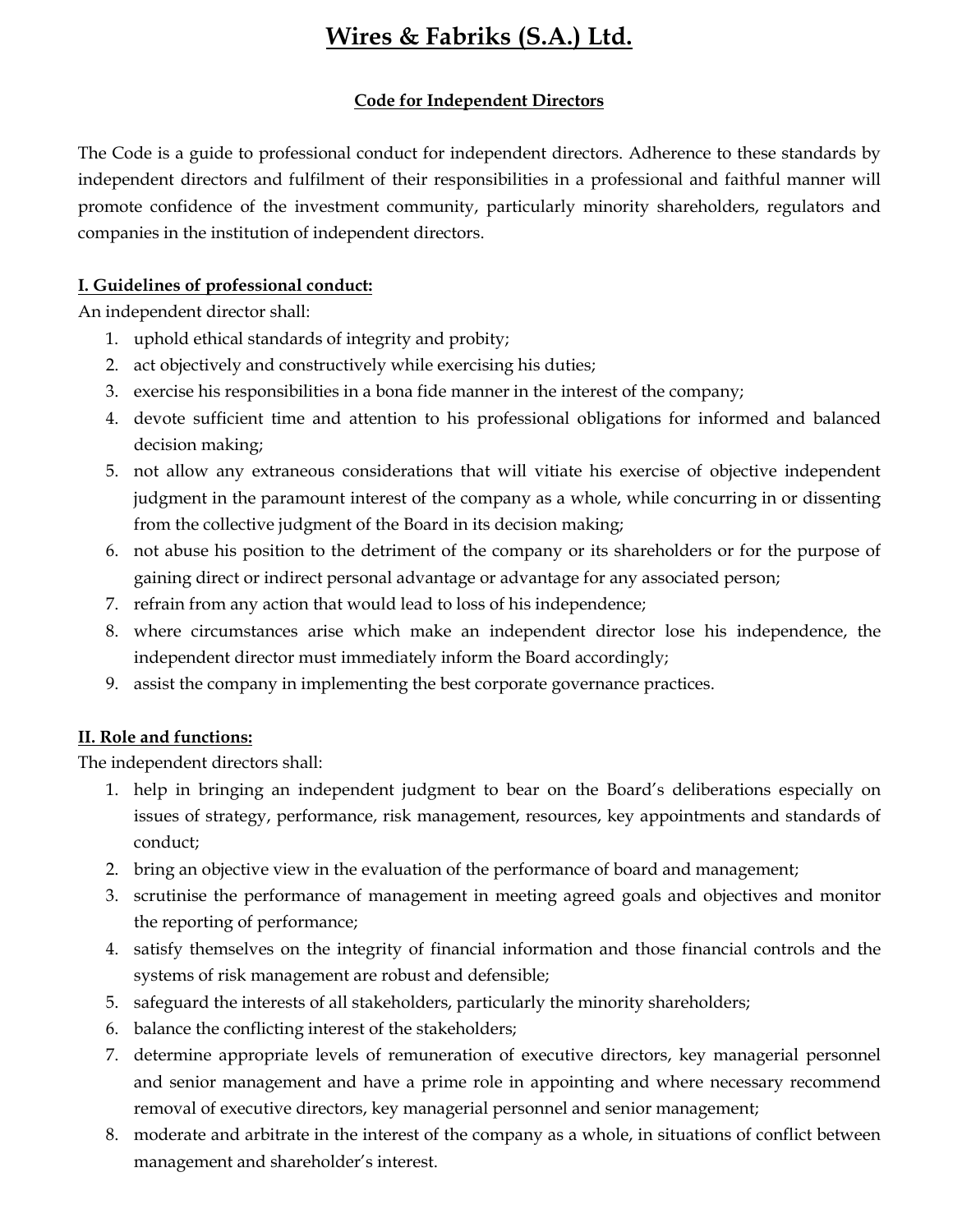### III. Duties :

The independent directors shall:

- 1. undertake appropriate induction and regularly update and refresh their skills, knowledge and familiarity with the company;
- 2. seek appropriate clarification or amplification of information and, where necessary, take and follow appropriate professional advice and opinion of outside experts at the expense of the company;
- 3. strive to attend all meetings of the Board of Directors and of the Board committees of which he is a member;
- 4. participate constructively and actively in the committees of the Board in which they are chairpersons or members;
- 5. strive to attend the general meetings of the company;
- 6. where they have concerns about the running of the company or a proposed action, ensure that these are addressed by the Board and, to the extent that they are not resolved, insist that their concerns are recorded in the minutes of the Board meeting;
- 7. keep themselves well informed about the company and the external environment in which it operates;
- 8. not to unfairly obstruct the functioning of an otherwise proper Board or committee of the Board;
- 9. pay sufficient attention and ensure that adequate deliberations are held before approving related party transactions and assure themselves that the same are in the interest of the company;
- 10. ascertain and ensure that the company has an adequate and functional vigil mechanism and to ensure that the interests of a person who uses such mechanism are not prejudicially affected on account of such use;
- 11. report concerns about unethical behaviour, actual or suspected fraud or violation of the company's code of conduct or ethics policy;
- 12. acting within his authority, assist in protecting the legitimate interests of the company, shareholders and its employees;
- 13. not disclose confidential information, including commercial secrets, technologies, advertising and sales promotion plans, unpublished price sensitive information, unless such disclosure is expressly approved by the Board or required by law.

### IV. Manner of appointment:

- 1. Appointment process of independent directors shall be independent of the company management; while selecting independent directors the Board shall ensure that there is appropriate balance of skills, experience and knowledge in the Board so as to enable the Board to discharge its functions and duties effectively.
- 2. The appointment of independent director(s) of the company shall be approved at the meeting of the shareholders.
- 3. The explanatory statement attached to the notice of the meeting for approving the appointment of independent director shall include a statement that in the opinion of the Board, the independent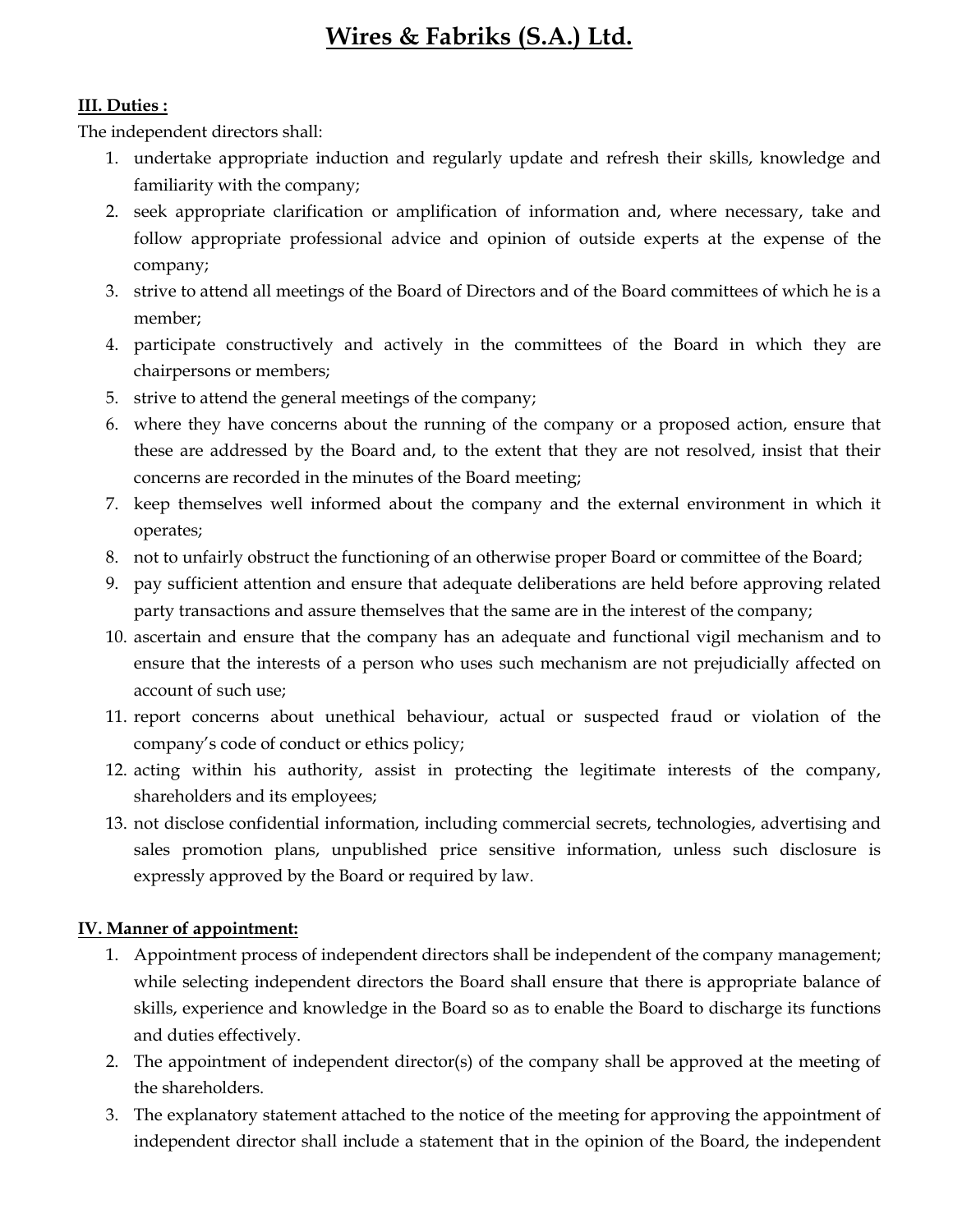director proposed to be appointed fulfils the conditions specified in the Act and the rules made thereunder and that the proposed director is independent of the management.

- 4. The appointment of independent directors shall be formalised through a letter of appointment, which shall set out :
	- a) the term of appointment;
	- b) the expectation of the Board from the appointed director; the Board-level committee(s) in which the director is expected to serve and its tasks;
	- c) the fiduciary duties that come with such an appointment along with accompanying liabilities;
	- d) provision for Directors and Officers (D  $\&$  O) insurance, if any;
	- e) the Code of Business Ethics that the company expects its directors and employees to follow;
	- f) the list of actions that a director should not do while functioning as such in the company; and
	- g) the remuneration, mentioning periodic fees, reimbursement of expenses for participation in the Boards and other meetings and profit related commission, if any.
- 5. The terms and conditions of appointment of independent directors shall be open for inspection at the registered office of the company by any member during normal business hours.
- 6. The terms and conditions of appointment of independent directors shall also be posted on the company's website.

#### V. Re-appointment:

The re-appointment of independent director shall be on the basis of report of performance evaluation.

#### VI. Resignation or removal:

- 1. The resignation or removal of an independent director shall be in the same manner as is provided in sections 168 and 169 of the Act.
- 2. An independent director who resigns or is removed from the Board of the company shall be replaced by a new independent director within a period of not more than one hundred and eighty days from the date of such resignation or removal, as the case may be.
- 3. Where the company fulfils the requirement of independent directors in its Board even without filling the vacancy created by such resignation or removal, as the case may be, the requirement of replacement by a new independent director shall not apply.

### VII. Separate meetings:

- 1. The independent directors of the company shall hold at least one meeting in a year, without the attendance of non-independent directors and members of management;
- 2. All the independent directors of the company shall strive to be present at such meeting;
- 3. The meeting shall:
	- a) review the performance of non-independent directors and the Board as a whole;
	- b) review the performance of the Chairperson of the company, taking into account the views of executive directors and non-executive directors;